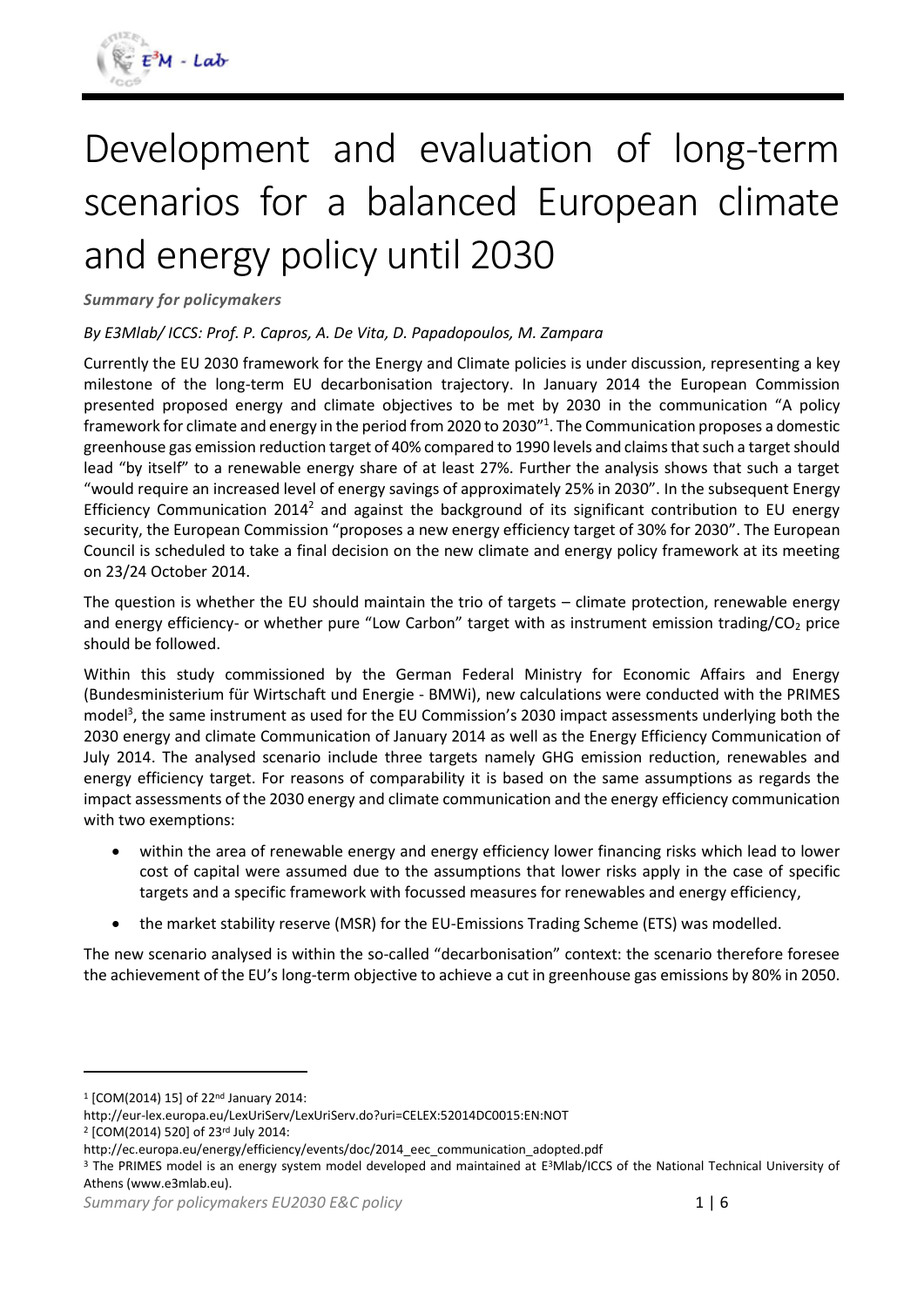

1

## Introducing targets for 2030

The basis for the new scenario analysis was the main scenario of the EC Communication on Climate and Energy 2030 the GHG40 scenario. This is a scenario in which the EU meets the 2020 targets, achieves a 40% GHG emission reduction target in 2030 and achieves an 80% GHG emission reduction in 2050 with the cumulative GHG emissions remaining within a boundary deemed to be compatible with the 2°C temperature rise (in the following this is called carbon budget). The 80% GHG emission reduction target is assumed to be fully anticipated by actors in all sectors of the economy leading to the so-called enabling settings: this implies that technology development (e.g. of electric vehicles) and the behaviour of actors (e.g. lawmakers facilitating RES development and builders adapting houses to strict energy standards) is compatible with the strong emission reduction target inducing early adoption and timely development of infrastructure and technologies. However the main driver of the GHG40 scenario of the Commission's Impact Assessment is the introduction of carbon pricing without specific measures by sector; this implies that certain non-market barriers persist.

For the current new balanced scenario it was chosen to set additionally a 30% target<sup>4</sup> for Energy Efficiency, following the Energy Efficiency communication, and a 30% RES target.<sup>5</sup>

Introducing targets for energy efficiency (EE) and renewable energy (RES) implies that specific measures to ensure the compliance with these targets need to be adopted supplementing carbon pricing; these specific instruments can ensure a more focused response to non-market barriers which support technology development, in particular where coordination of numerous actors is necessary or where there are high upfront costs. For example RES are long term solutions for the energy supply in the system which through focused policies can be developed in a timely manner to allow the EU to have a competitive advantage compared to other world regions therefore benefitting economic activity and increasing employment benefits in the EU. Long term planning in power generation and grid infrastructure is necessary as the investment cycles are very long and therefore a predictable framework facilitates the planning.

For reasons of comparability the same scenario context, including for sectorial measures, was chosen as in the Commission'sscenarios for the impact assessment assuming effective implementation in the future. Thus, the RES target implies strengthening of the intensity of RES policies which include grid development, facilitation of permits and obligations imposing a certain share of RES in supply portfolio. The latter is simulated in modelling terms by introducing a virtual marginal benefit quantified in € by MWh produced by RES (named "RES-value") which can be understood as a price of green certificates or equivalent measures allowing suppliers to meet their renewables obligations. Similarly, as regards energy efficiency, sectorial measures as also envisaged in the Commission's approach have been assumed aiming at improving policy effectiveness for reaching the targets.

The introduction of targets for energy efficiency and renewable energy is assumed, in the context of this scenario, to have a positive effect by reducing the risk in investments for energy efficiency and RES due to the assumption that with targets and focused measures, leading to a reduction in lending costs of capital and a reduction of uncertainty factors applied by investors on costs of equity capital. In modelling terms this is simulated by a reduction of the unit cost of capital facilitating investment in renewable energy and energy efficiency. It must however be specified that the concrete effect of the introduction of targets on the capital cost will depend on the concrete policy framework. The assumptions retained for the scenario presented in this paper are based on a framework which lowers the risk significantly, however, without weakening price signals to investors. The reduction of capital costs following introduction of targets renders their levelized costs more competitive than other options which invest less upfront but bear higher annual running costs. Therefore overall energy system costs of achieving the additional targets are lower compared to a scenario with equal performance in terms of energy efficiency and RES driven without specific targets. This is due to

<sup>&</sup>lt;sup>4</sup> The EE target is primary energy savings compared to the baseline 2007; this is the same definition used for the 20% objective for 2020 and the same as in the Energy efficiency communication.

*Summary for policymakers EU2030 E&C policy* 2 | 6 <sup>5</sup> The RES target is defined as percentage RES in gross final energy consumption, as the current RES target for 2020.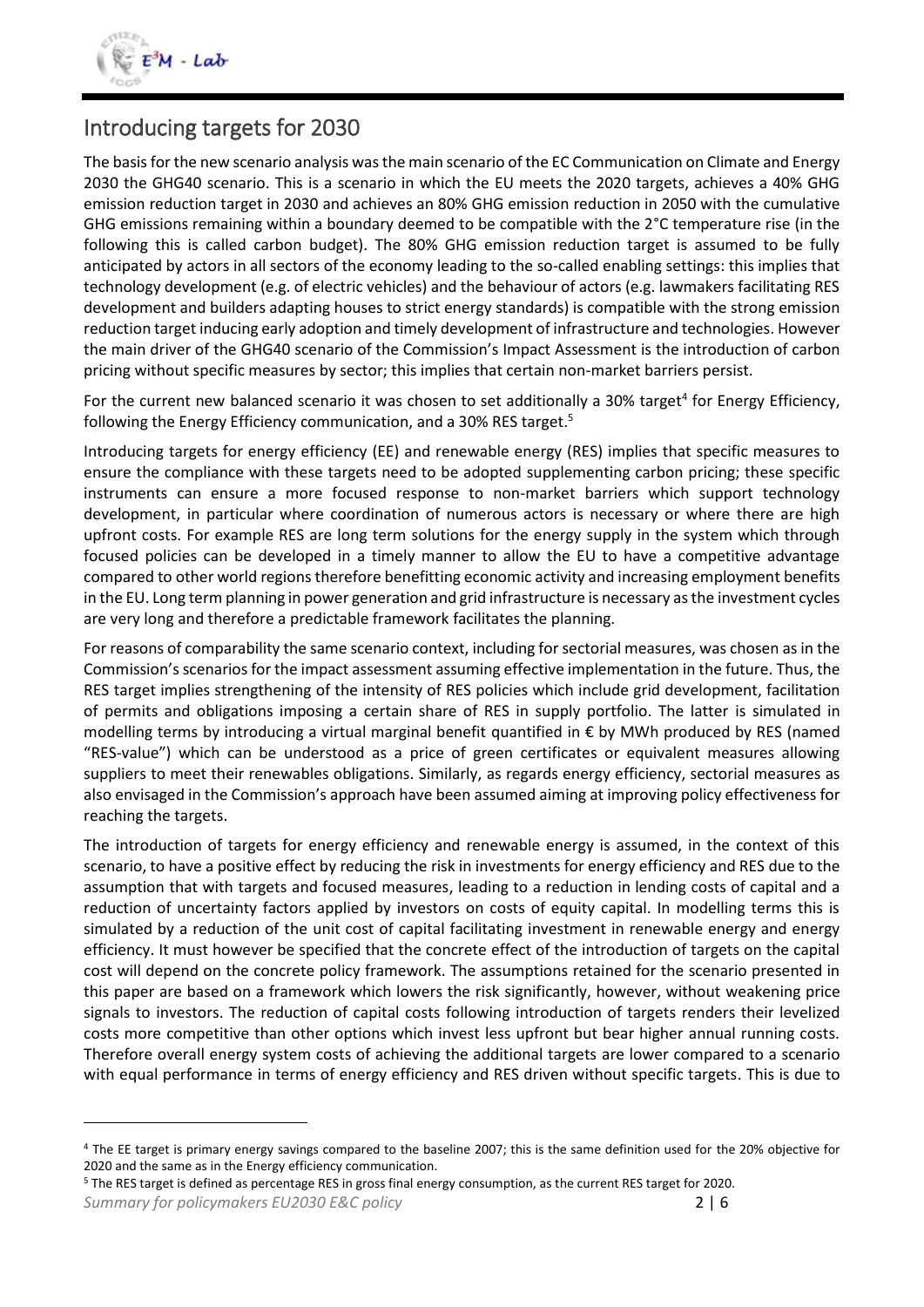

the working assumption that the targets induce lower uncertainties for investors while the sector-specific measures help removing non-market barriers and thus reduce technology costs.

## Introducing the MSR

It is widely recognised that the current high surplus of EUAs (allowances of EU ETS), caused by economic crisis, is expected to continue to increase until 2020 and start decreasing only slowly after 2020. This implies that carbon prices risk to remain at low levels for a rather long period of time although ETS market participants expect carbon prices to increase in the longer term. The projections based on the PRIMES model have also shown that such a risk of low certificate prices is intensified when assuming that the EU achieves 40% of GHG emission reduction by 2030 together with achieving higher shares of energy efficiency and renewables without coordination of instruments.

An early structural reform of EU ETS is needed in any case to improve predictability and continuity. It is important to avoid expectations of persisting low carbon prices followed by sharply escalating prices in the long term which is likely to induce high costs due to uncertainty. In this sense, the MSR would be highly valuable to help adjusting projections to reality and to contribute to the good functioning of the ETS market by providing adequate scarcity signals to investors to encourage continuous and steady GHG mitigation without postponing activity to the times of high prices in the long-term.

Additionally, targets for renewable energy and energy efficiency can improve ex-ante predictability of the contribution from renewables and efficiency to the overall GHG mitigation. Thereby, targets together with the MSR could increase overall predictability and consistency of instruments, thus succeeding to stabilise the ETS market and delivering continued and balanced carbon price signals, hence further influencing low carbon technology investment including for the achievement of the energy efficiency and RES targets.

Within the scenario presented here the Market Stability Reserve (MSR) mechanism is modelled explicitly for the first time in PRIMES in a stylised form; time constraints had not allowed for full representation of the MSR in the scenarios for the EC communication. The main aim was to show the impacts on 2030 certificate prices. The modelling question is therefore whether implementing the proposed Market Stability Reserve combined with a shift of back-loading allowances into the MSR would serve the purpose of EU ETS market stabilisation in the context of a scenario achieving the three targets (40% GHG, 30% energy efficiency and 30% RES). The assumptions about MSR are based on the 2030 Energy and Climate Communication; the mechanism applies from 2021<sup>6</sup> onwards and gradually confines EUA surplus in a range below 833 and above 400 Mt CO<sub>2</sub>. It is additionally assumed that the back-loading allowances of 900 MtCO<sub>2</sub> will be taken out of the market before 2020 and directly transferred into the reserve.

Incontestably the structural reform of the EU ETS reduces the risk of holding banked allowances by those being long and provides an incentive to those being short (such as power generators) to keep up demand for allowances while investing in low-carbon technologies. As the system is automatic the stability of the ETS system will be granted under all circumstances (e.g. economic crisis or growth, strong change in international fuel prices, changes in policies), providing for regulatory security and higher predictability. Therefore, the structural reform will help smoothing the trajectory of carbon prices.

The MSR will therefore also help to keep ETS prices at continued and balanced levelsif new policies and targets are introduced regarding RES and energy efficiency, as foreseen in the 40% GHG, 30% energy efficiency and 30% RES scenario. The model-based projections have shown that the structural reform of the ETS will avoid persistence of low ETS prices until 2030 but leads to a quick stabilisation of the ETS market. An example is the GHG40/EE/RES scenario of the Energy and Climate Communication which projects continuation of low ETS price until 2030, contrasting the GHG40 scenario which has not included the additional targets. The reform of

1

 $6$  A start in 2021 was chosen for modelling purposes. It is noticed that some countries such as Germany suggests a start of the MSR already in 2017. For the modelling result as regards 2030 prices this has negligible effects which could not be avoided in the short time available.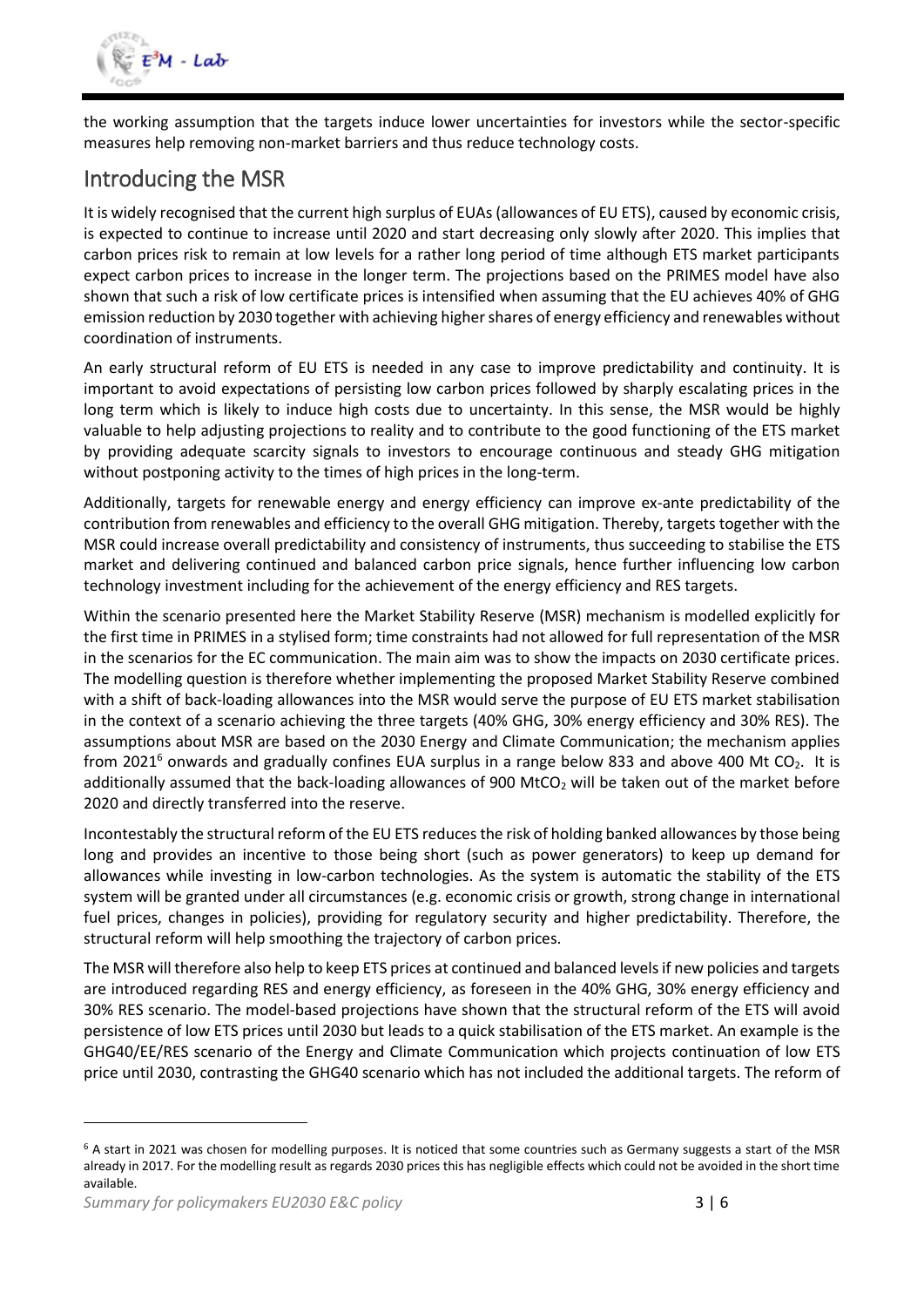

the ETS allows restoring carbon prices of 2030 with significant price signals for clean investment and thus achieve a workable balance between ETS and sectorial targets for efficiency and renewables.

|                                                                  | 2010 | 2015 | 2020 | 2025 | 2030 |  |  |  |  |
|------------------------------------------------------------------|------|------|------|------|------|--|--|--|--|
| EU ETS EUA price in EUR'2010/tCO2                                |      |      |      |      |      |  |  |  |  |
| Reference 2013                                                   | 11   | 5    | 10   | 14   | 35   |  |  |  |  |
| EC GHG40                                                         | 11   | 5    | 12   | 18   | 40   |  |  |  |  |
| EC GHG40/EE/RES30                                                | 11   | 5    | 10   | 10   | 11   |  |  |  |  |
| 40/30/30/MSR                                                     | 11   | 5    | 10   | 15   | 28   |  |  |  |  |
| Total ETS auction payments in EU28, annually in billion EUR'2010 |      |      |      |      |      |  |  |  |  |
| Reference 2013                                                   |      | 5.3  | 10.6 | 19.8 | 44.4 |  |  |  |  |
| EC GHG40                                                         |      | 5.3  | 12.5 | 23.9 | 43.9 |  |  |  |  |
| EC GHG40/EE/RES30                                                |      | 5.3  | 10.4 | 13.1 | 12.0 |  |  |  |  |
| 40/30/30/MSR                                                     |      | 5.3  | 9.4  | 18.3 | 28.2 |  |  |  |  |

*Table 1: ETS carbon prices of selected scenarios*

The table above shows the model-based projections of ETS prices and auction payments in constant EUR. It is emphasised that the ETS carbon prices are essentially marginal costs of emission abatement and are projected to further increase post 2030 because the scenario foresees deep decarbonisation of the energy system until 2050 and in this context removing the remaining few amounts of emissions in the long term can be entailing higher marginal costs, when viewed from today's perspective. It is further emphasised that because emissions reduce drastically, the auctioning payments in ETS also reduce considerably over time beyond 2030 despite the increase of the carbon prices. In other words the burden to actors from ETS is considerably reduced in the long term while the market delivers the expected deep emission cut. It is worth noting that the new 40/30/30/MSR scenario has lower auctioning payments than any of the other scenarios shown in the table above in the time period after 2030.

The absence of the ETS reform would imply that such a balance would be visible only after 2030 which obviously would increase uncertainty surrounding clean investment in all sectors. On the other hand, the MSR

<span id="page-3-0"></span>

also avoids strong price increases towards 2050. As can be seen in Table 15 of the Commission's impact Assessment, the GHG40 scenario leads to steep price increases in the time beyond 2030. Applying sectorial targets for efficiency and renewables already has a significant attenuation effect. The current calculations in the new balanced scenario show that implementing the MSR could have a further balancing effect and ensure a significantly more moderate development of the carbon price between 2030 and 2050.

As shown in the figure, the back-loading in 2014-16<sup>7</sup> and the start of the MSR mechanism in 2021 allows for the allowance surplus to rapidly decrease within the boundaries permitted by the MSR regulation and therefore a more stable ETS market is in place before

**.** 

*Summary for policymakers EU2030 E&C policy*  $\overline{4}$  | 6 <sup>7</sup> As can be seen i[n Figure 1,](#page-3-0) the surplus reduces when the back-loading quantities are put to the reserve; however in 2017-2018 when no allowances are removed and the MSR has not yet started the surplus increases again.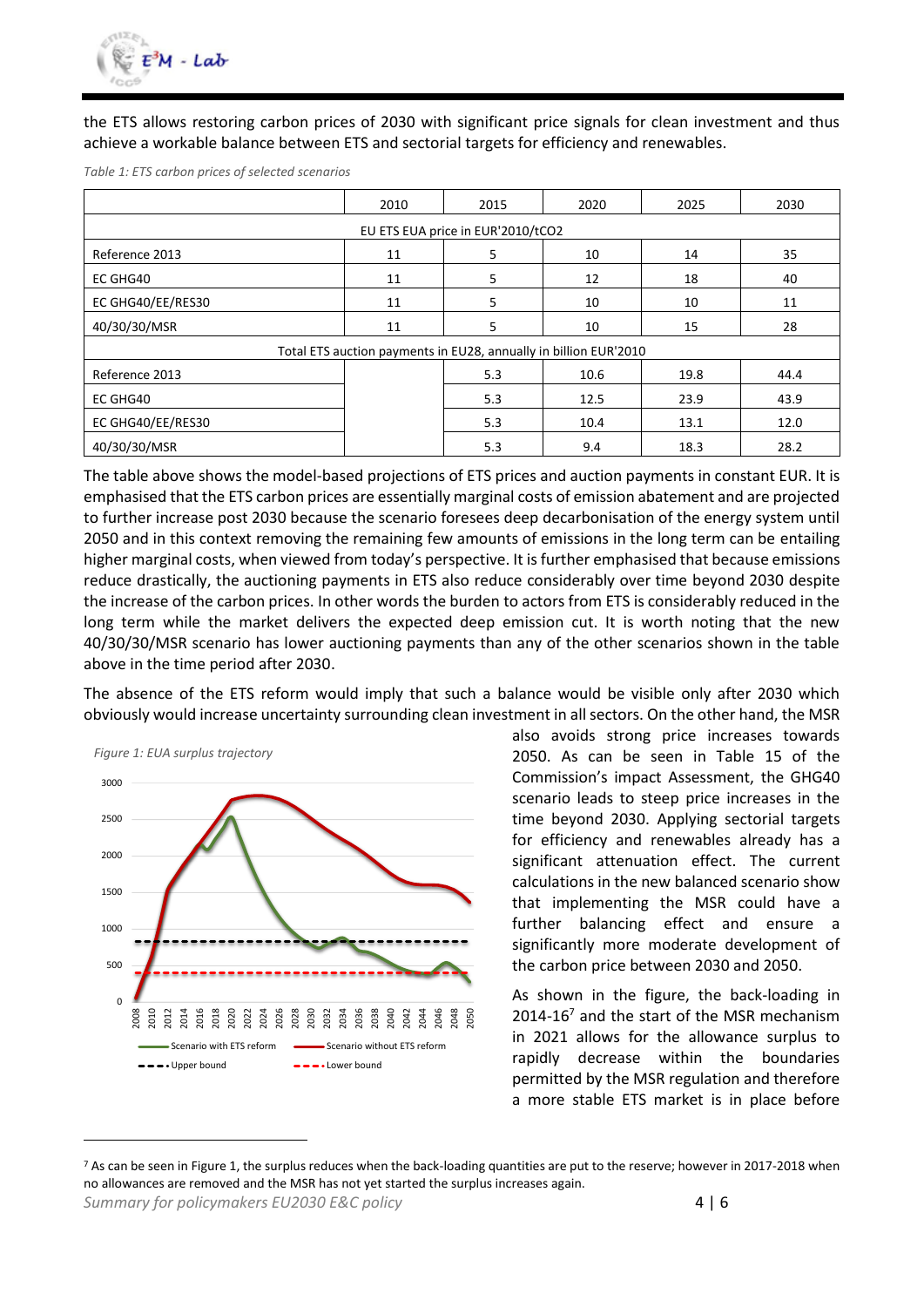

2030, implying that the ETS prices will not fall considerably with the introduction of the additional targets in 2030; the MSR will lead to ETS price signal that encourages continuous GHG mitigation between 2020 and 2030. If the back-loading volumes will be re-introduced in the market in 2019 and 2020, then the stabilisation of the ETS market would take place more slowly than shown in the figure.

### The 40/30/30/MSR balanced scenario

The 40/30/30/MSR balanced scenario includes a 40% GHG emission reduction, a 30% RES target and a 30% EE target in 2030, as well as the Market Stability Reserve mechanism and the back-loading of 900Mt  $CO<sub>2</sub>$ allowances with transfer into the MSR; the scenario is in the context of overall decarbonisation settings therefore includes the 80% GHG emission reduction target for 2050, the carbon budget constraint and as it assumes foresight of the long term emission reductions it includes enabling settings in all sectors. Compared to the Commission scenarios the new 40/30/30/MSR balanced scenario also includes the agreed F-gas regulation but no further emission reductions of non-CO<sub>2</sub> gasses until 2030 from Reference scenario levels<sup>8</sup>.

The approach for this scenario is to achieve a context with several objectives simultaneously met, which has inherent coherence: all sectors have significant measures in place in order to ensure their smooth development over time and the removal of non-market barriers. The projected sectorial achievements in energy efficiency and renewables provide further benefits in terms of economic activity and employment.

The scenario achieves the RES targets and the EE targets through a combination of demand side investments in energy efficiency, particularly in the residential and tertiary sectors, as well as through the increase of RES in the energy supply side.

#### Effects on the electricity Sector

**.** 

Despite the higher RES share in power generation and the higher ETS price the resulting short-term electricity prices of such a combination are only slightly higher than in similar scenarios which do not include the additional targets and the MSR, because the higher RES share in power generation combined with higher ETS prices leads to higher electricity prices for consumers.



*Figure 2: Effects on average electricity prices and bills*

After the achievement of the targets in 2030 however the electricity prices stabilise below the peak level of 2030. The price divergence from the GHG40 scenario remains below 4% throughout the projection period.

*Summary for policymakers EU2030 E&C policy* 5 | 6 <sup>8</sup> Including emission reduction of non-CO<sub>2</sub> gasses until 2030 would lead to approximately 41.4% reduction of overall GHG by 2030 in the context of the new 40/30/30/MSR balanced scenario, according to PRIMES model calculations.